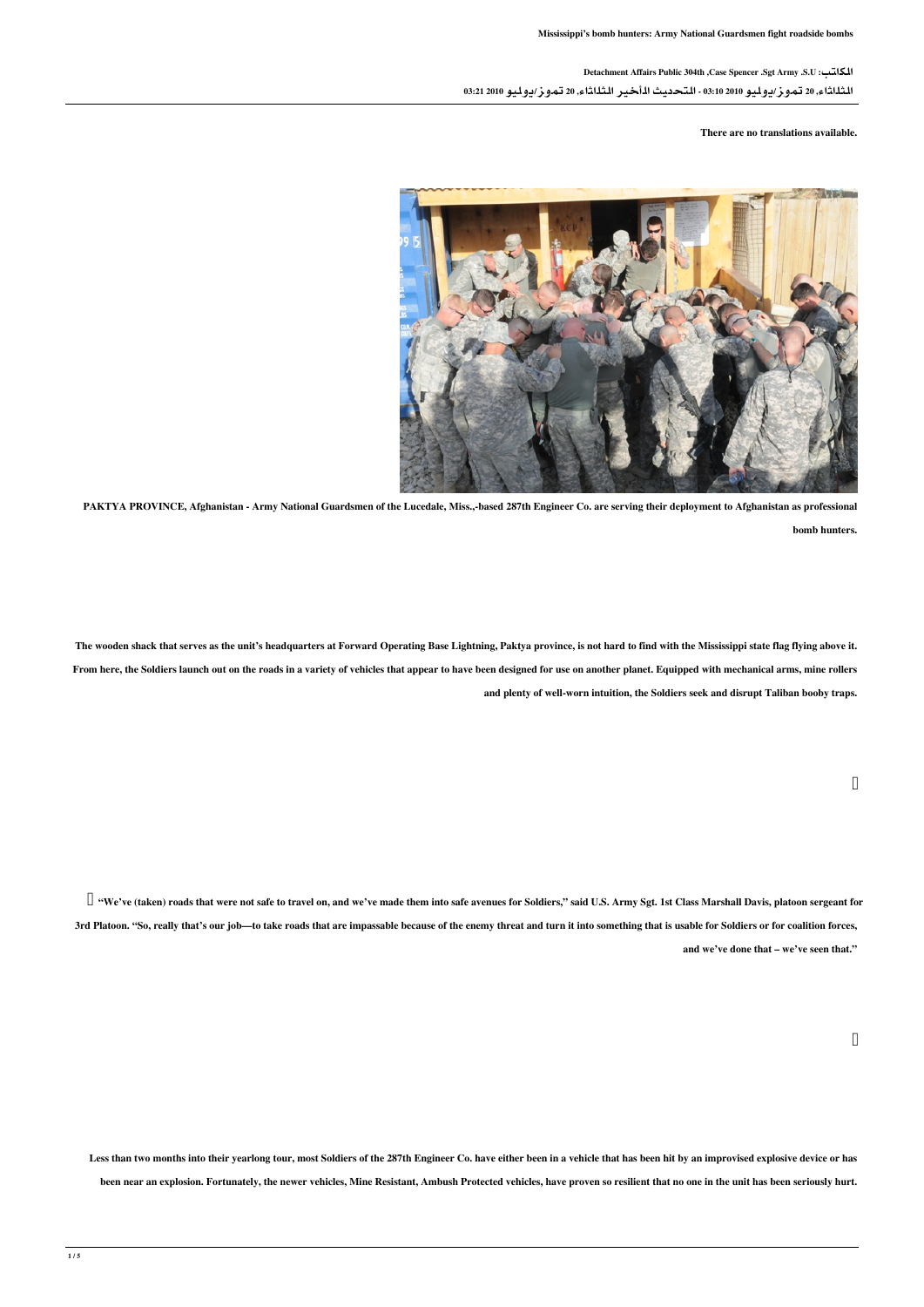الكاتب: U.S. Army Sgt. Spencer Case, th304 Public Affairs Detachment الثلاثاء, 20 تموز/يوليو 2010 03:10 - التحديث الأخير الثلاثاء, 20 تموز/يوليو 2010 03:21

"It's a pop, and it's over before you know it," said U.S. Army Spc. Cody Puckett, a gunner for the 287th Engineer Co., who hails from Bay St. Louis, Miss., describing what it's like to take a direct hit by an IED.

Puckett said the most disconcerting part of the attacks is not the initial impact, but the eerie silence that comes afterward while the dust is settling.

"That anticipation and everybody waiting ... that sucks," Puckett said during a July 18 patrol on a road not far from Combat Outpost Zormat, Paktya province.

U.S. Army Sgt. 1st Class Daniel E. Talley, the platoon sergeant for 1st Platoon, agreed.

"It gives me the chills just thinking about it," Talley said.

Neither Talley nor Puckett knew they were minutes away from the next such episode.

It was past noon when the explosion enveloped the vehicle in front of them in a cloud of brown dust and stabbed the eardrums of those hundreds of feet away, headsets notwithstanding. The blast damaged the vehicle's radios so that it took more than a minute before the gunner of the target vehicle, U.S. Army Spc. William Eric Welford, could signal to the rest of the convoy that everyone was OK.

The vehicle that was hit had to be towed back to FOB Gardez for repairs, and Welford relocated to Puckett's vehicle. Welford, who had taken the worst of the blast, did not complain. He admitted to having a headache only when pressed.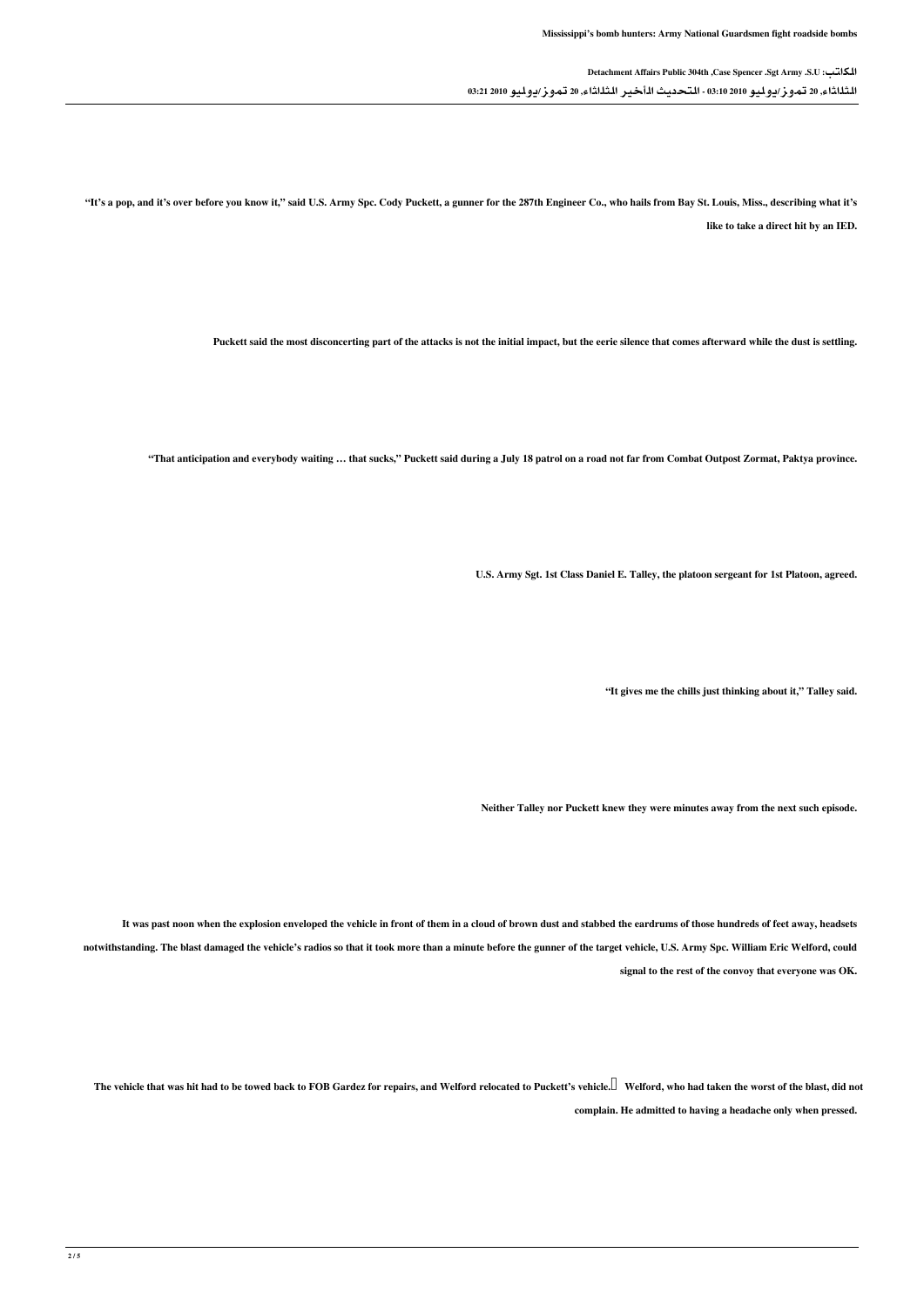الكاتب: U.S. Army Sgt. Spencer Case, th304 Public Affairs Detachment الثلاثاء, 20 تموز/يوليو 2010 03:10 - التحديث الأخير الثلاثاء, 20 تموز/يوليو 2010 03:21

" That's the third one this week," he said nonchalantly.

Even when their job isn't harrowing, it can be taxing. Because the consequences of missing an IED can be catastrophic, the convoy must advance at a glacial pace. Staying entertained in such circumstances requires a sense of humor and an ability to take things in stride.

On long patrols, the troops will kill hours by making fun of each other. Everyone knows who's a bad driver and who's a bad aim with a pen flare.

"It's fun, and it doesn't cause any rifts in the unit, which is good," said U.S. Army Sgt. Timothy J. Ingram, leader of A Team, 2nd Squad, 3rd Platoon, who hails from Hattiesburg, Miss.

When weather keeps them stranded at other bases, sports are a source of amusement. The troops in 1st Platoon used to carry a soccer ball on the outside of the one of the vehicles for that contingency. Once, an IED hit the vehicle that was carrying the ball, knocking it loose. Talley determined dismounting to retrieve the ball would be too dangerous, but all were reluctant to leave it hehind

"We didn't want to lose our soccer ball." Talley said.

The platoon made a spirited effort to scoop up the soccer ball with the mechanical arm of the buffalo that Soldiers call the "spork." Unfortunately, the ball that survived the explosion didn't fare as well in its first encounter with the spork prongs.

Some days later, the same platoon made a surprise pit stop at an unfriendly Afghan village to buy watermelons for an Independence Day celebration. Talley, who knew the troops missed Mississippi watermelons, thought it would be good for unit morale. He also knew that Taliban had been shaking the village down for money the day before, and he saw an opportunity to help the Coalition image. Amid suspicious glares of the locals and hushed Pashto words, several troops dismounted from the vehicle, approached a vendor, and bought a dozen watermelons for \$2 each. It was a cramped convoy back to FOB Lightning.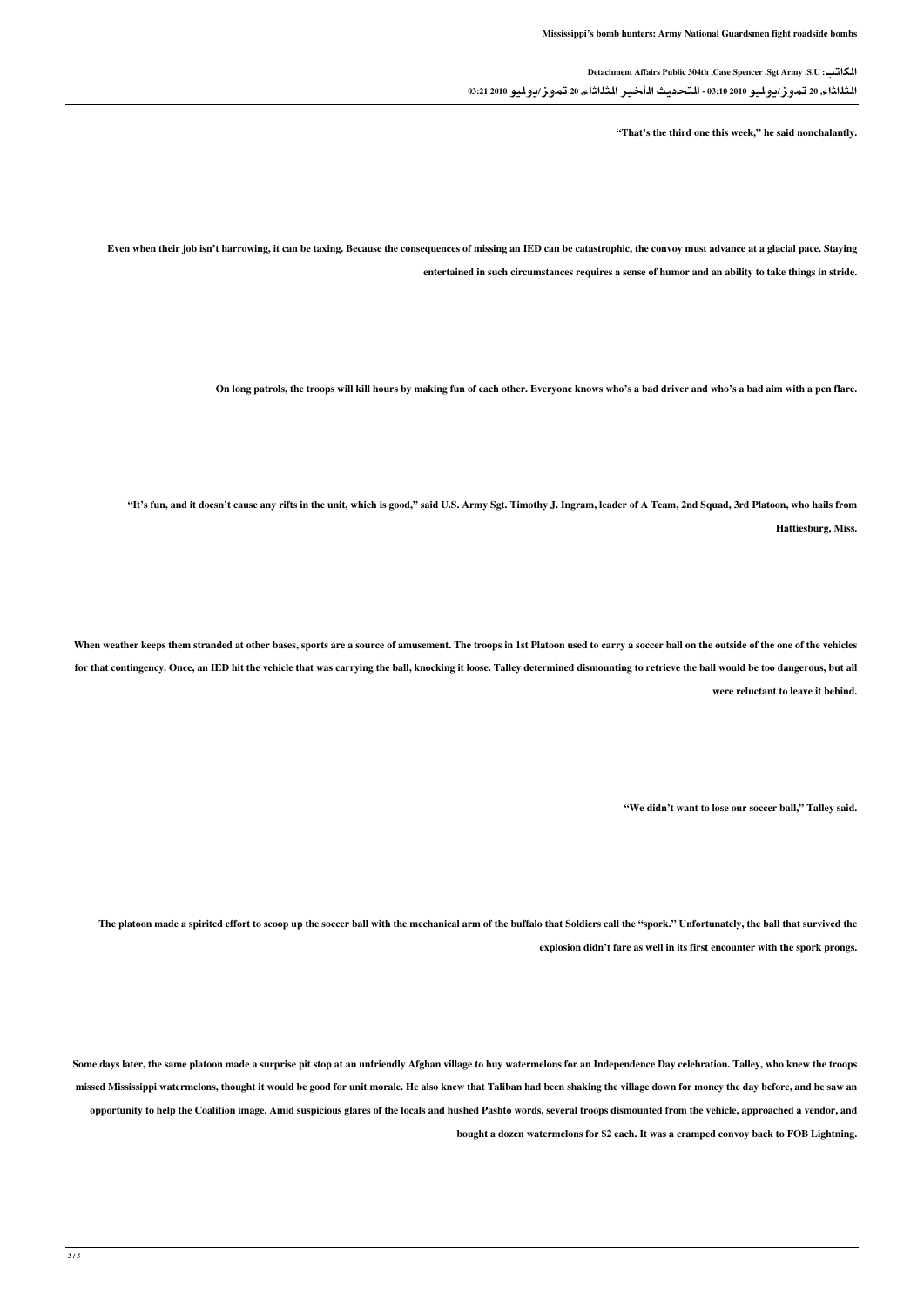الكاتب: U.S. Army Sgt. Spencer Case, th304 Public Affairs Detachment الثلاثاء, 20 تموز/يوليو 2010 03:10 - التحديث الأخير الثلاثاء, 20 تموز/يوليو 2010 03:21

 $\Box$  "They missed watermelon season in Mississippi this year, but they made up for it in Afghanistan," said U.S. Army Capt. Marty Davis, the commander of the 287th Engineer Co.

and brother of U.S. Army Sgt. 1st Class Marshall Davis.

Capt. Davis said the unit is able to maintain good humor in part because they are so close-knit.

"One thing I see in them, they are accountable to each other, probably more so than most units," he said. "They know each other, they know each other's families, they work well together. I think they know each others' hardships and tendencies, even outside of things that are going on here in the unit."

Many of the troops served together in a 2004 to 2005 deployment to Iraq. Moreover, most of the Soldiers in the company are from the Lucedale area, so many are related. The .company contains two sets of brothers, two father-son-pairs, and a smattering of cousins, uncles and nephews.  $\Box$ 

Sgt. 1st Class Davis was deployed to Afghanistan as recently as last summer as a general's personal security detail, but when he heard that his "home unit" was deploying, he had to go with them. $\Box$  Despite being a National Guardsmen who had been on federal orders since 2004, he knew he had to join his brother.

"I just felt, since because it is my home unit, that I was obligated to come with them," Sgt. 1st Class Davis said. "This is my home platoon and the people that I've worked with, so it was not a very hard decision for me to say, 'no, I'll just do another one with them, too.""